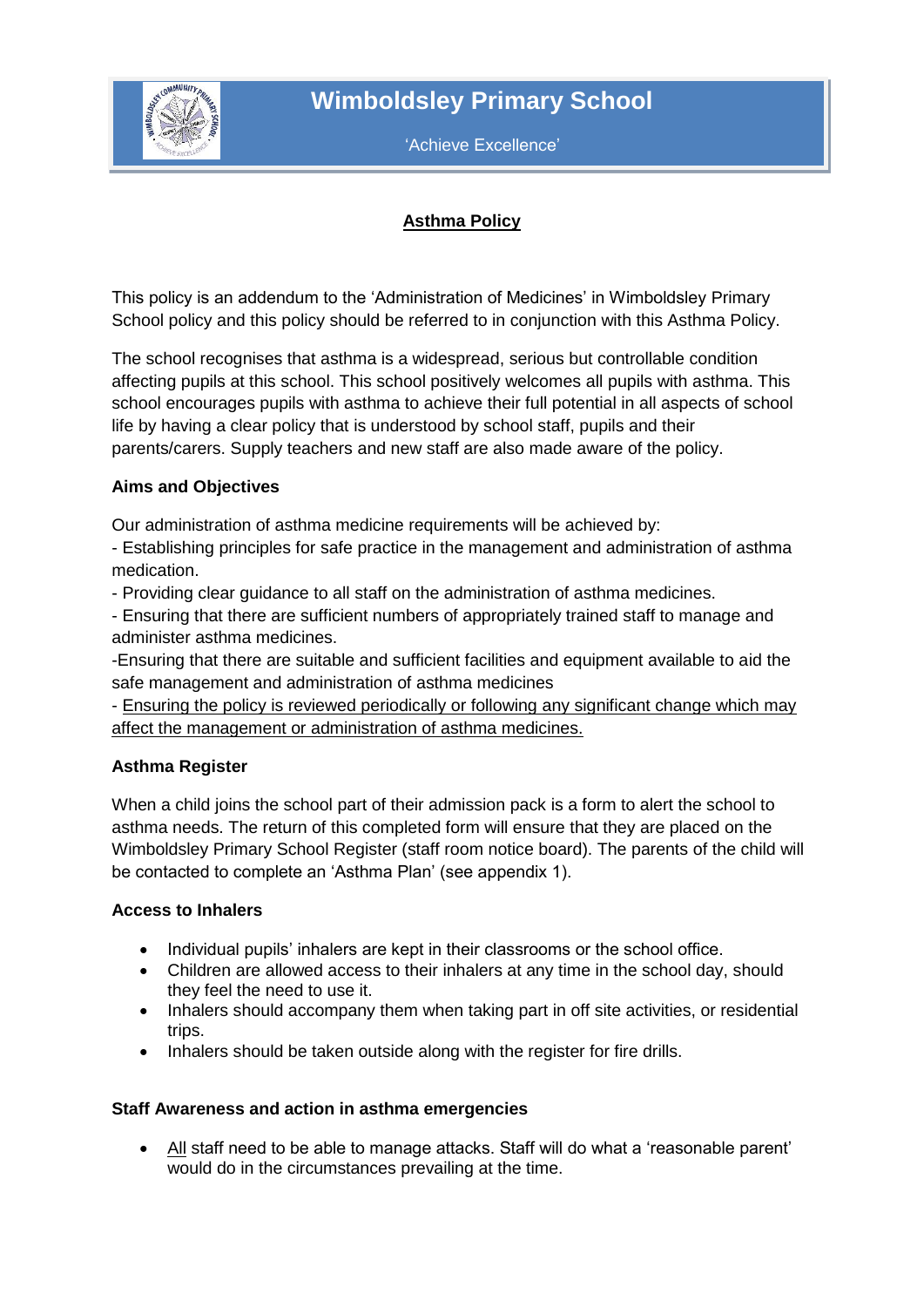- For mild attacks children should take their usual reliever inhaler, as per instructions.
- For severe attacks a Metered Dose Inhaler should be used. Encourage relaxation. An asthma box is kept in each classroom for the children to access.
- If the child does not
	- $\circ$  feel better in 5-10 minutes.
	- o is distressed or exhausted,
	- o is unable to talk in sentences,
	- o has blue lips
	- o or you have any doubts

Then the following action required is...

- one adult should stay with pupil and use reliever inhaler via spacer while another adult dials 999 for ambulance and states that the child is having a severe asthma attack requiring immediate attention.
- Continue to give relief inhaler while help arrives as per instructions on inhaler.
- Inform parents of the situation and actions taken.
- The incident should then be recorded in the Asthma register in the main office by the person who dealt with the attack, and the entry should be signed and dated by them.

### **Training**

 Head teachers are responsible for assessing and arranging for training needs to be met.

#### **Home/School Liaison**

- Parents are asked to complete and update their child's 'Asthma Plan' on admission and to update them annually. They are also required to update them more frequently if the condition or medication changes.
- Absence of parental consent should not stop staff from acting appropriately in emergencies.
- Parents will be informed if an inhaler is used during the day by use of a slip (see appendix 1), and the use of an inhaler will also be recorded in school, in the Asthma register.

#### **Policy reviewed September 2018**

#### **Policy to be reviewed and updated annually**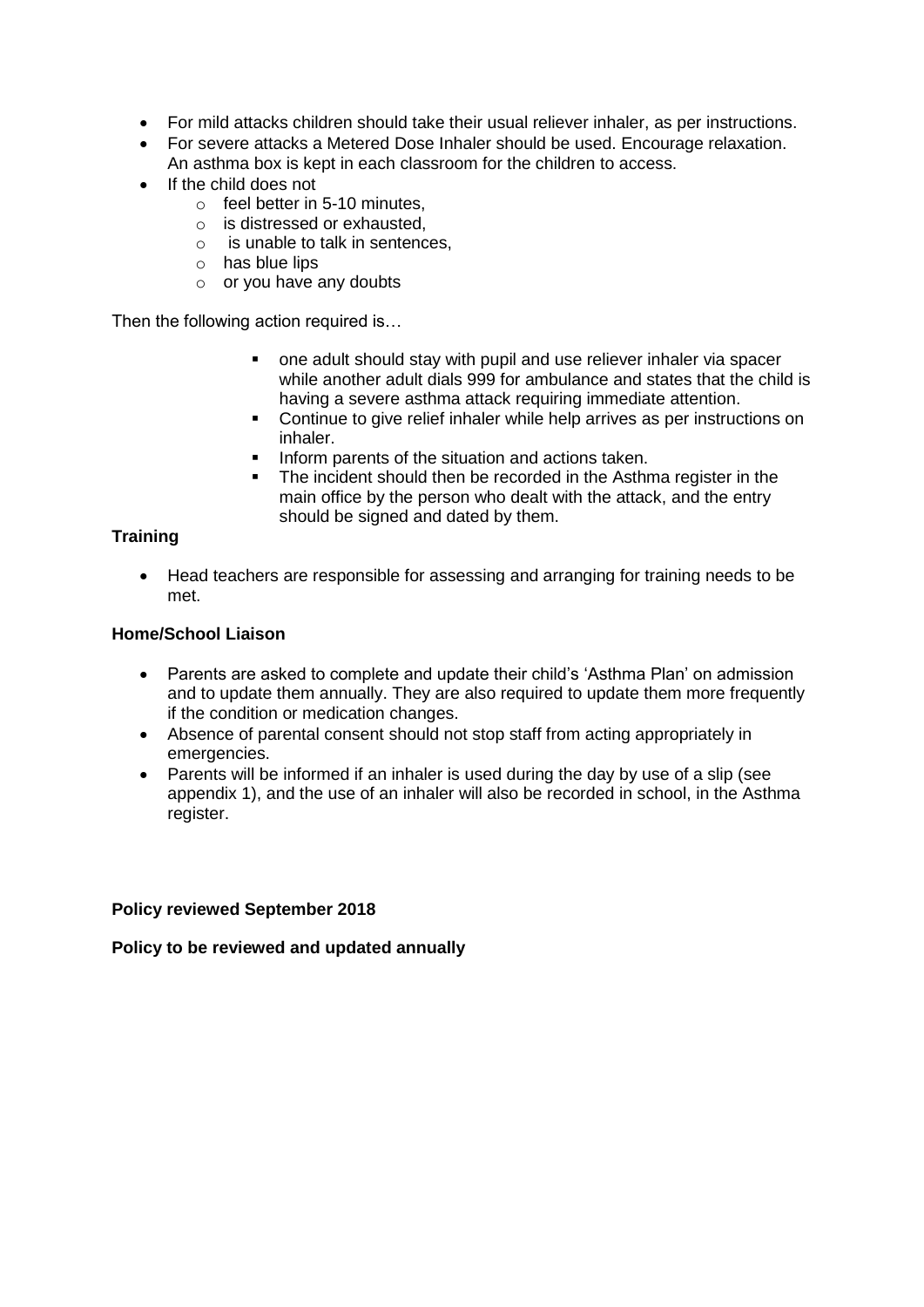